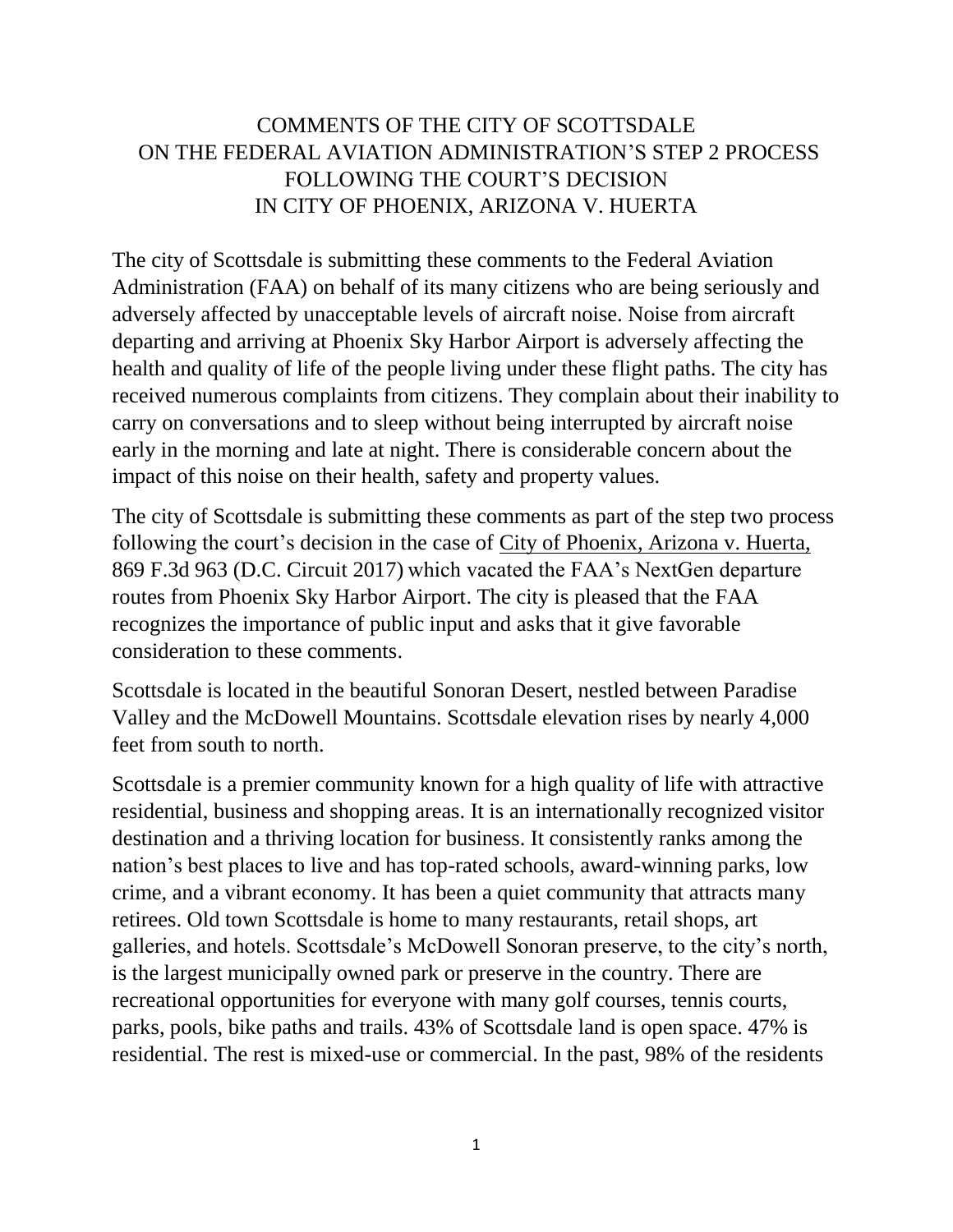of Scottsdale rated the city as a good or excellent place to live. 96% rated the quality of life as good or excellent.

All of this, however, is placed in jeopardy as a result of the noise created by the new aircraft overflights.

### **The problem**

For many years, planes flying east out of Sky Harbor Airport were widely dispersed so that the aircraft noise problem was minimized. At the end of 2014, with little notice and even less consultation, the FAA implemented new routes under the NextGen program. While NextGen no doubt provides many benefits, the impact in our area has been to move the flight paths down the middle of Scottsdale where aircraft are constantly flying over schools, hospitals, historical sites and residential communities. The more precise routes facilitated by NextGen technology mean that these noise sensitive areas are now constantly bombarded with aircraft noise.

The city urges the FAA to adjust these new routes for the following four reasons:

- o The *process* by which they were adopted was improper:
- o The new routes are *contrary to law,* arbitrary, and disproportionately impact Scottsdale vis-à-vis other communities in the area;
- o The new routes endanger the *safety* of the citizens of Scottsdale; and
- o The new routes increase aircraft *noise* to unacceptable levels.

#### *Process*

The FAA published the new Sky Harbor Airport flight routes in the US terminal procedures publication. The terminal procedures publication is issued in 24 looseleaf or bound volumes covering the United States, Puerto Rico and the Virgin Islands. While this publication may be well known within the FAA and air traffic control circles, it is little known within the aviation community and certainly completely unknown to the general public. By using this obscure document to publicize the new routes, the agency effectively kept the public in the dark. This made it impossible for the city of Scottsdale or its residents to submit views on the impact of the new routes even if they could have known what those impacts would be before the new routes were actually flown. And unlike Phoenix, where at least low-level officials were consulted before the new routes were put into effect, Scottsdale officials were not consulted at all. According to the FAA's own rules at the time the new routes were published (FAA Order 1050.1E), the agency should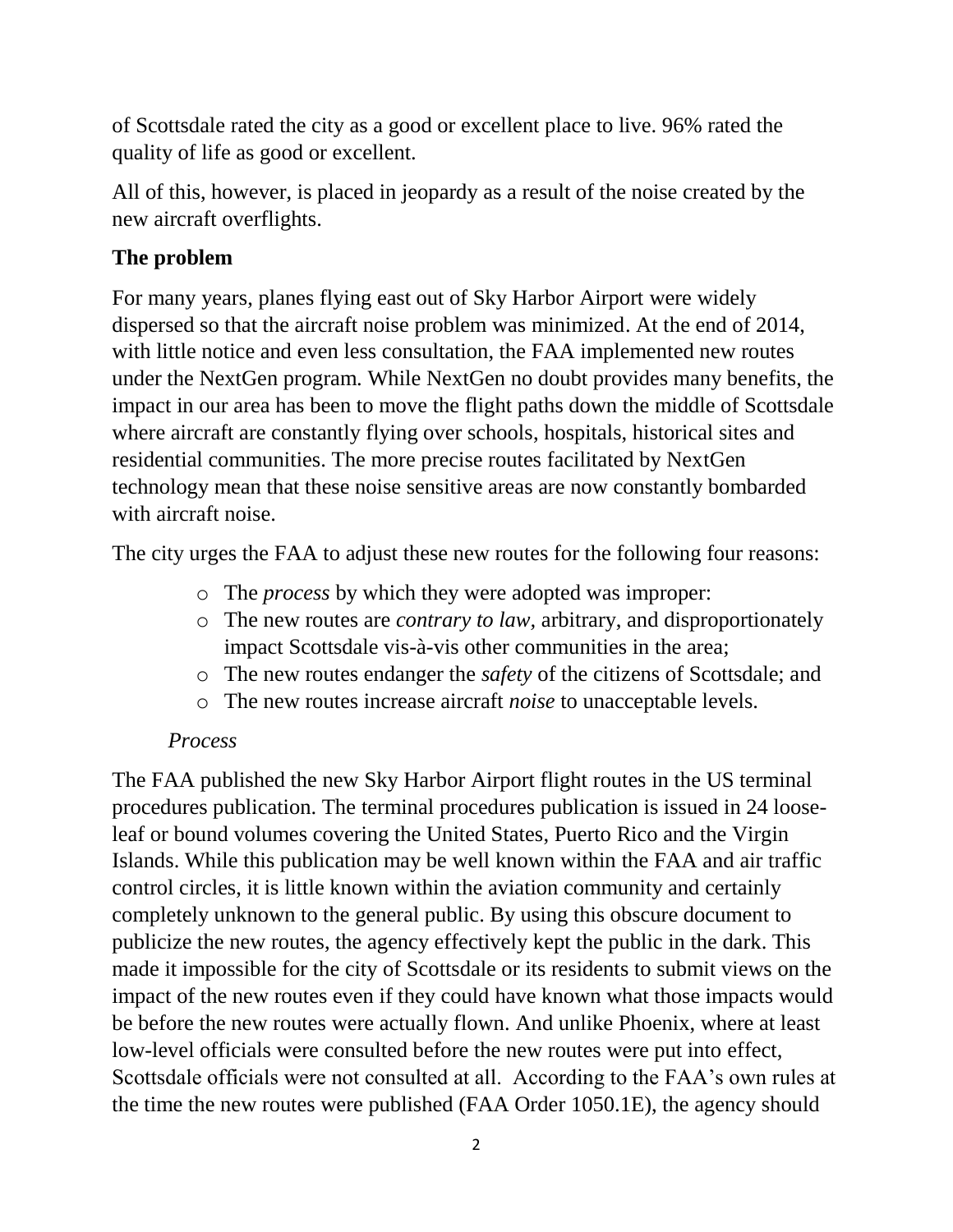have conducted an Environmental Assessment pursuant to the National Environmental Policy Act (NEPA) before implementing the new routes. But Scottsdale residents could not request such an assessment for routes or actions that they did not even know about.<sup>1</sup>

Moreover, under Section 106 (16 U.S.C. § 470f) of the National Historic Preservation Act (NHPA) in effect at the time the new routes were first published, Federal agencies having direct or indirect jurisdiction over a proposed federal or federally assisted "undertaking" are supposed to consider the effects of the undertaking on historic properties or resources that are either eligible for listing or are listed on the National Register of Historic Places. Regulations have been issued that set forth this "Section 106 process" and explain how Federal agencies must take into account the effects of their actions on historic properties (16 U.S.C. § 470s). However, the FAA did not follow these regulations even though there are historic sites and national historic landmarks such as Taliesin West near the flight paths.

While we appreciate the fact that the FAA is holding public workshops and accepting comments, workshops do not provide the same opportunity as hearings for the public to be heard and there is no assurance that these written comments will be seriously considered by the FAA or that we will even receive an agency response.

### *Contrary to Law*

 $\overline{\phantom{a}}$ 

In City of Phoenix v. Huerta, 689 F.3d 963 (D.C. Cir. 2017), the court held that, in issuing the NextGen flight routes from Phoenix Sky Harbor Airport, the FAA (1) did not properly consult with the City under the NHPA because it "consulted only low-level employees" without decisional authority, id. at 971, (2) did not properly notify citizens of the changing flight routes before they went into effect and therefore lacked a reasonable basis for issuing a categorical exclusion under NEPA on the mere assumption that the changes would not be highly controversial, see id. at 972–73, and (3) failed to follow its own regulations implementing the Transportation Act, which "require it to consult 'all appropriate . . . State[] and local officials having jurisdiction over" efforts to "preserve the natural beauty of

<sup>1</sup> See 36 C.F.R. § 800.5(a); see also Am. Bird Conservancy v. FCC, 516 F.3d 1027, 1035 (D.C. Cir. 2008) ("Interested persons cannot request an [environmental assessment] for actions they do not know about, much less for actions already completed.").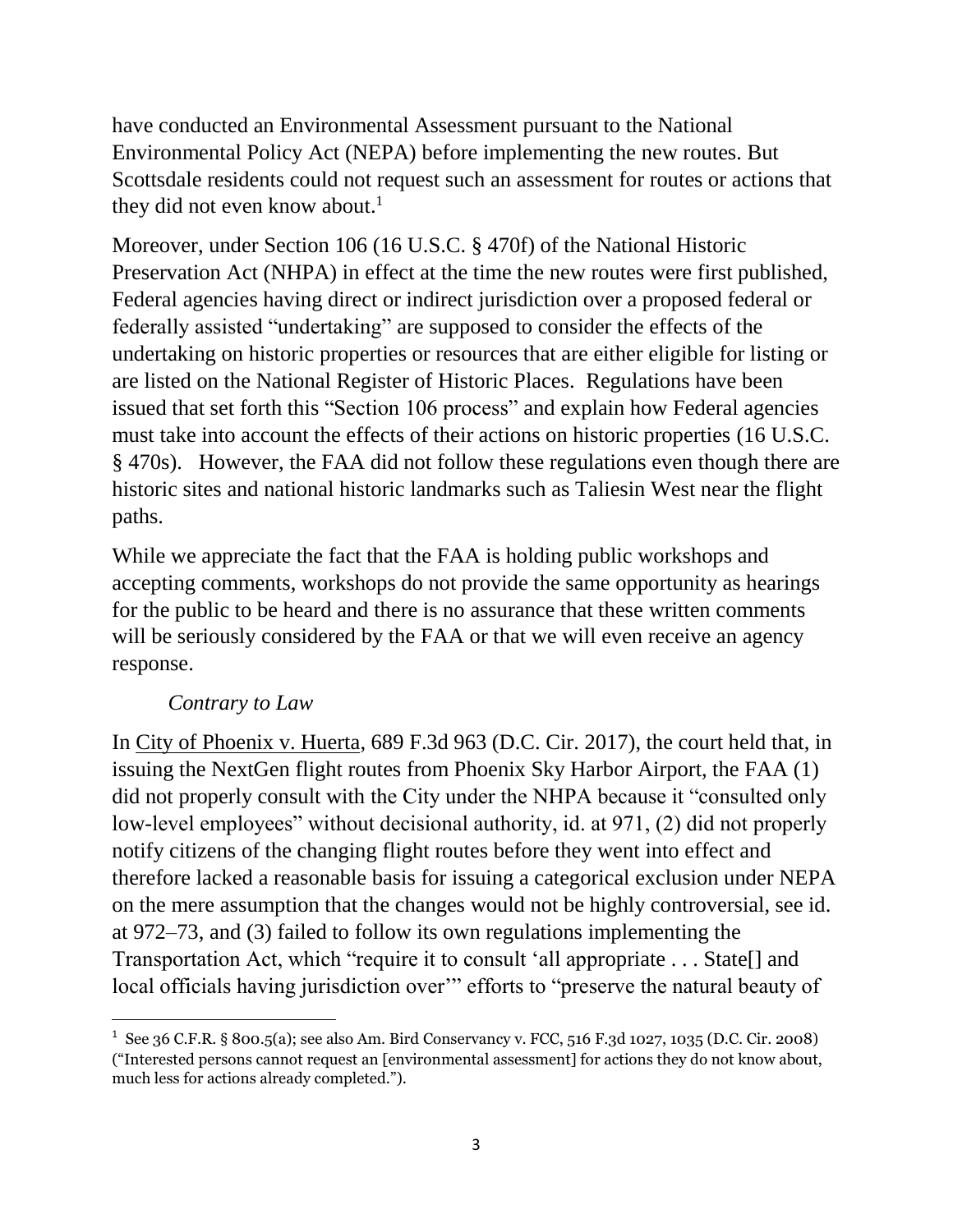… public park and recreation lands . . . and historic sites.'" Id. at 973 (quoting 49 U.S.C. § 303(a) and FAA Order 1050.1E, ¶6.2e). The court accordingly "vacate[d]" the FAA order "implementing the new flight routes and procedures" at Phoenix Sky Harbor Airport.

Following the court's decision in City of Phoenix v. Huerta, the FAA sought to limit the decision and remedy to only the westbound routes over Phoenix. It asked the court to amend and replace Section IV of its opinion and order of August 29th with the following text:

"For the foregoing reasons, we grant the petitions and remand to the FAA, without vacating, the portion of the September 18, 2014 order implementing the MAYSA, LALUZ, SNOBL, YOTES, BNYRD, FTHLS, IZZZO, JUDTH, and KATMN procedures at Phoenix Sky Harbor International Airport departing Runways 25L, 25R or Runway 26 for further proceedings consistent with this opinion and the Memorandum filed with this Court on November 30, 2017. This Court will stay the issuance of its mandate until June 15, 2018, unless the parties notify this Court prior to that date that the mandate should issue. The parties may each file a status report of no more than 2,500 words on or before May 15, 2018, in the event the mandate has not yet issued."

The court's amended decision did not implement the FAA's request expressly to limit the vacatur order to the westerly departure routes. Instead, the court amended its opinion by inserting the word "departure" before the word "routes" and deleting the words "and procedures" so that the decision now reads as follows:

"…vacate the September 18, 2014 order implementing the new flight departure routes at Sky Harbor International Airport, and remand the matter to the FAA for further proceedings..."

The new language expressly vacates the FAA's new departure routes, without distinguishing between eastbound and westbound routes. Rather than following this order, the FAA has suggested that the D.C. Circuit adopted its proposed limitation to vacate only the westbound departure routes, and thus modification of other departure routes is left solely to the FAA's discretion. Given that the order draws no distinction between eastbound and westbound routes, the FAA's view is arbitrary and capricious and not in accordance with law.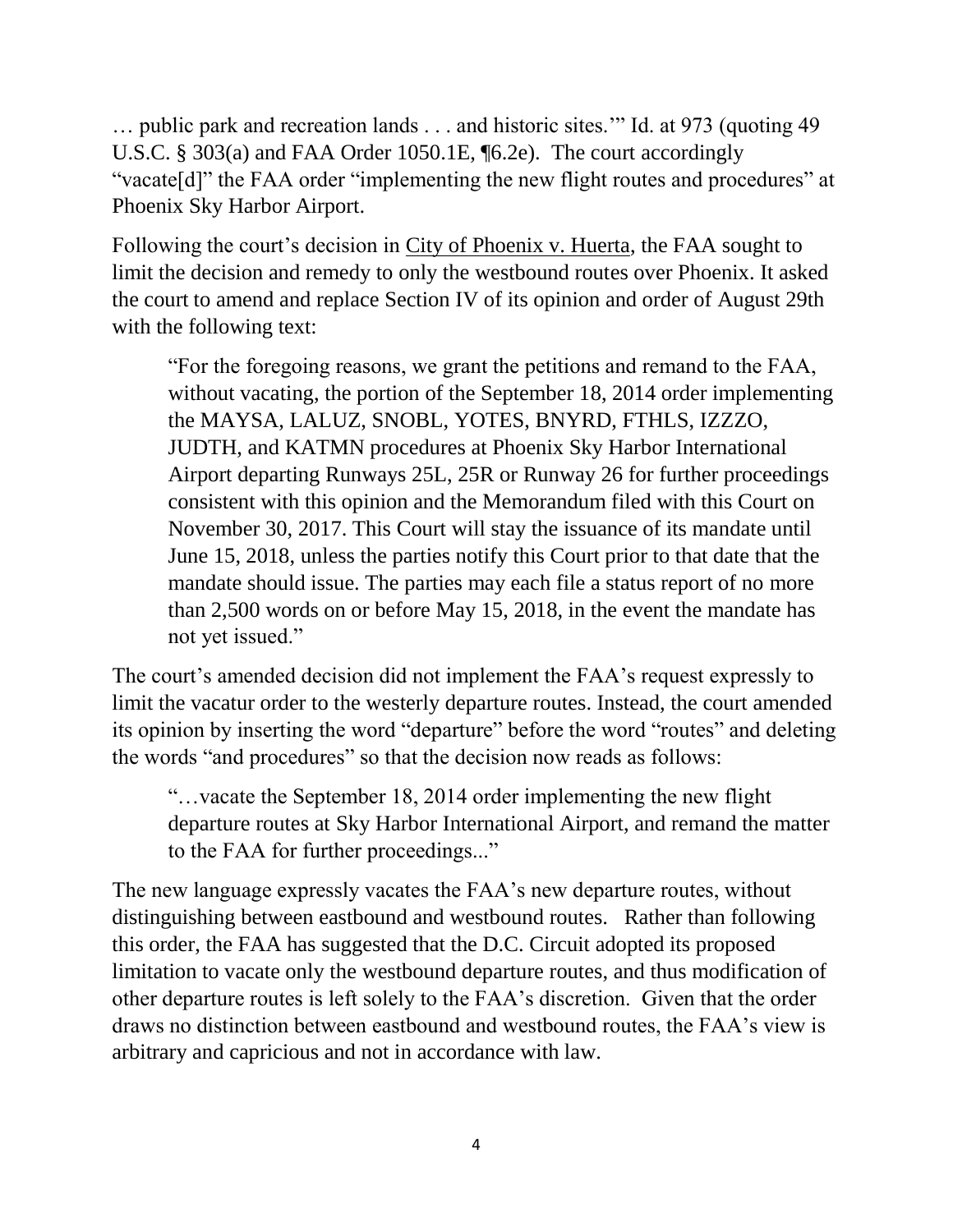To comply with the court's order, FAA must adopt new eastbound departure routes that treat citizens that live to the east of the airport the same as those who live to the west of the airport. As detailed above, all of the procedural errors identified by the court in the FAA's implementation of the NextGen program under NEPA, the NHPA, and the Transportation Act with respect to Phoenix are equally true with respect to Scottsdale. Indeed, Scottsdale was not provided even the limited outreach afforded to Phoenix, and found deficient by the court. Therefore, to comply with the court's order vacating all departure routes based on FAA's failures to comply with federal law, the people of Scottsdale should also get noise relief just as the people in Phoenix did. To do otherwise is not only unfair, but also arbitrary and capricious and not in accordance with law.

*Safety*

As noted above, flights departing to the east of the airport are now concentrated over homes, schools and hospitals in the populated areas of Scottsdale rather than over mountains and rivers. It is well known that takeoffs and landings are the most dangerous phases of the flight. Aircraft now fly over densely populated areas of Scottsdale during these two most dangerous phases of flight. More than half of all fatal accidents occur in the first and last fractions of a journey, according to aircraft manufacturer Boeing. The annual Boeing Statistical Summary of Commercial Jet Airplane Accidents Worldwide Operations 1959 – 2016 found that for the period 2007 through 2016, 24 percent of all fatal accidents occur on the final approach to land while another 24 percent are in the landing. Eighteen percent occur during the take-off or climb. If an accident should occur during a takeoff or arrival to the east of the airport, it would be a major disaster for the many people in Scottsdale who are now living under the flight path.

At many urban airports, there may be no way to avoid flying over heavily populated areas regardless of which direction the aircraft are directed to take off or land. But where, as here, there are less populated areas that aircraft could fly over, it makes sense from a safety standpoint for the FAA to choose that less populated path rather than making aircraft fly over the more populated areas.

### *Noise*

Aircraft noise is now impacting all of Scottsdale. However, North Scottsdale has been particularly hard hit. As charts presented by the FAA at the recent workshops demonstrate, a disproportionate number of the noise complaints come from citizens living in North Scottsdale. This is not surprising. Most of North Scottsdale is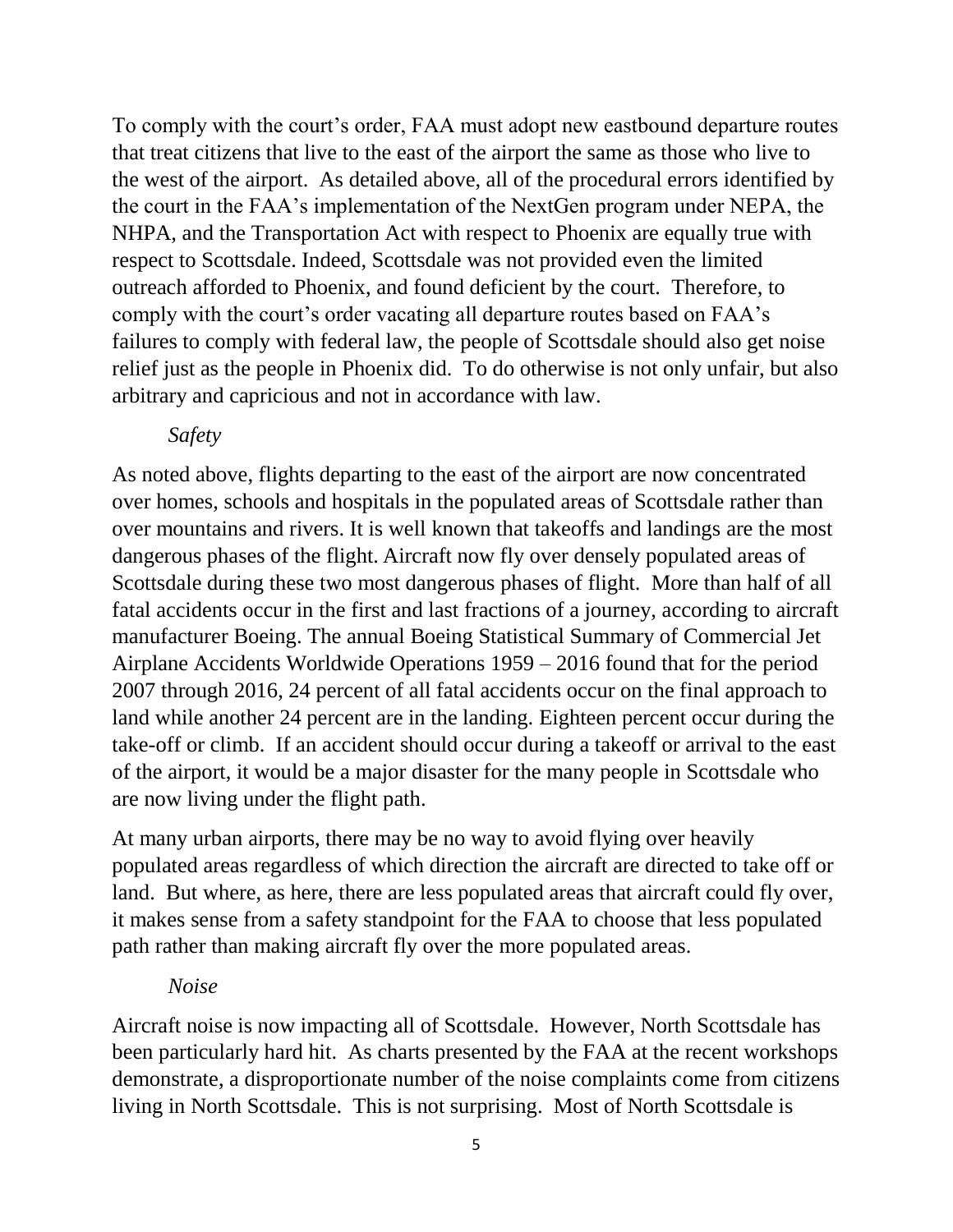designated by Ordinance as environmentally sensitive lands and Scottsdale citizens generally are very protective of the natural character of the desert and rural areas. Scottsdale has imposed significant height restrictions, use restrictions, and building restrictions to protect the local environment. People have moved to this area because they have sought the natural quiet that can be found here. Many people were in fact aware of the local airport and made a point of choosing a neighborhood to live in that was not underneath the flight paths.

Unfortunately, the recent changes in flight routes have moved air traffic over homes where there was little or no such traffic before. This has disrupted their lives and ruined their plans to enjoy the natural quiet of this area. This is not a case of people moving near an airport and then complaining about the noise. Rather, in this instance, the aircraft noise has been moved by the FAA to areas where there was little or no such noise before. An occasional flight overhead might not be a significant problem. However, the accuracy of NextGen technology and implementation concentrates the noise in a small area. Aircraft now fly right up the middle of Scottsdale over the most densely populated areas one after the other following precisely the same flight path. Residents in these areas are experiencing a constant and significant increase in their historic noise levels.

Scottsdale recognizes that NextGen may provide many efficiency benefits for the airlines. But this must be balanced against the environmental degradation experienced by the people on the ground underneath the flight paths. The precision of NextGen technology concentrates the flights and resulting noise over a much smaller area. The FAA's traditional noise threshold of 65 DNL does not fully capture the impact of the noise along these air routes and is a poor indicator of the actual annoyance. Residents in these areas are experiencing substantial increases over their historic noise levels due to the much higher frequency of flights over a much more concentrated area. And unfortunately, this area is now concentrated right over the populated areas of Scottsdale. It is no consolation for people whose lives are constantly disrupted by aircraft noise that it is not a significant impact under some arbitrary FAA noise threshold.

In fact, the problem is exacerbated by the geography and terrain of the local area. As an aircraft flies north through Scottsdale the terrain rises. So even though residents in the northern portion of Scottsdale may be further away from the airport and the aircraft may have climbed to a higher barometric altitude, the planes are still relatively close to the ground because of the higher elevation of the land.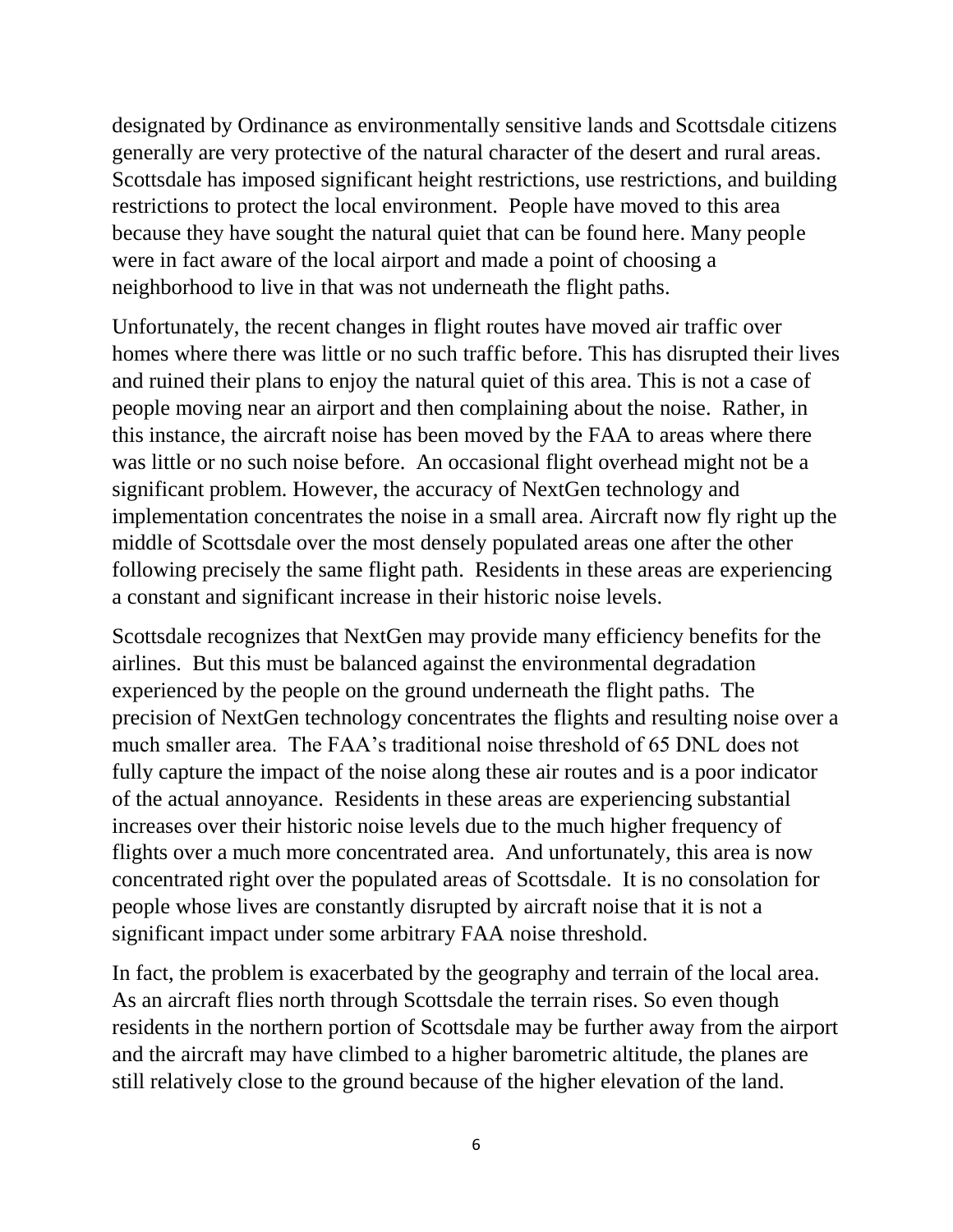Moreover, the nearby mountains and rocky landscape tends to magnify the noise especially in an area like the northern portions of Scottsdale where you do not find the higher ambient noise levels common in a more urban setting. And the problem is only going to get worse. Passenger traffic has increased 19% at Phoenix Sky Harbor Airport since the great recession. It is expected to grow 61% between now and  $2045.2$ 

For all these reasons, the aircraft noise issue has become intolerable and the citizens of Scottsdale cry out for some relief.

While the FAA may argue that many of these issues should have been raised shortly after the publication of the new routes, the absence of any real notice and opportunity to comment and the severe safety and environmental impacts that have resulted warrant a fresh look by your agency now that the D.C. Circuit has vacated all departure routes from Phoenix Sky Harbor Airport. At any rate, Scottsdale's requested air route modification is consistent with the FAA's Step Two commitment to consider comments regarding all air routes from Phoenix Sky Harbor Airport—not just the westerly departure routes—and thereby initiate a separate federal action subject to all applicable statutory and regulatory requirements. Failure to complete this federal action consistent with legal requirements is subject to further challenge in court.

Moreover, there are in fact solutions to these problems that could be implemented without seriously undermining the benefits of NextGen or redistributing the noise to other population centers.

### **The Solution**

In many areas of the country, it may be difficult to solve one community's noise problem without creating the same problem for another community. However, here, in the West, with its large tracks of relatively unpopulated land, that is not necessarily the case. Accordingly, the city has retained JDA Aviation Technology Solutions (JDA) and asked them to develop a solution that would provide noise relief to the citizens of Scottsdale, reduce the number of noise impacted citizens overall and still be safe from an air traffic control perspective. As you know, JDA has staff and consultants with a wealth of noise, airport, and air traffic control expertise.<sup>3</sup> Many of them are former FAA employees. Based on their expertise, we

 $\overline{a}$ 2 See Table S-1 on page 6 of the FAA's Terminal Area Forecast Summary: Fiscal Years 2018 to 2045.

<sup>&</sup>lt;sup>3</sup> See JDA Aviation Technology Solutions "Scottsdale Community Phoenix Sky Harbor International Airport Departure Procedure Study" [hereinafter JDA Study] at pages 12 and 13.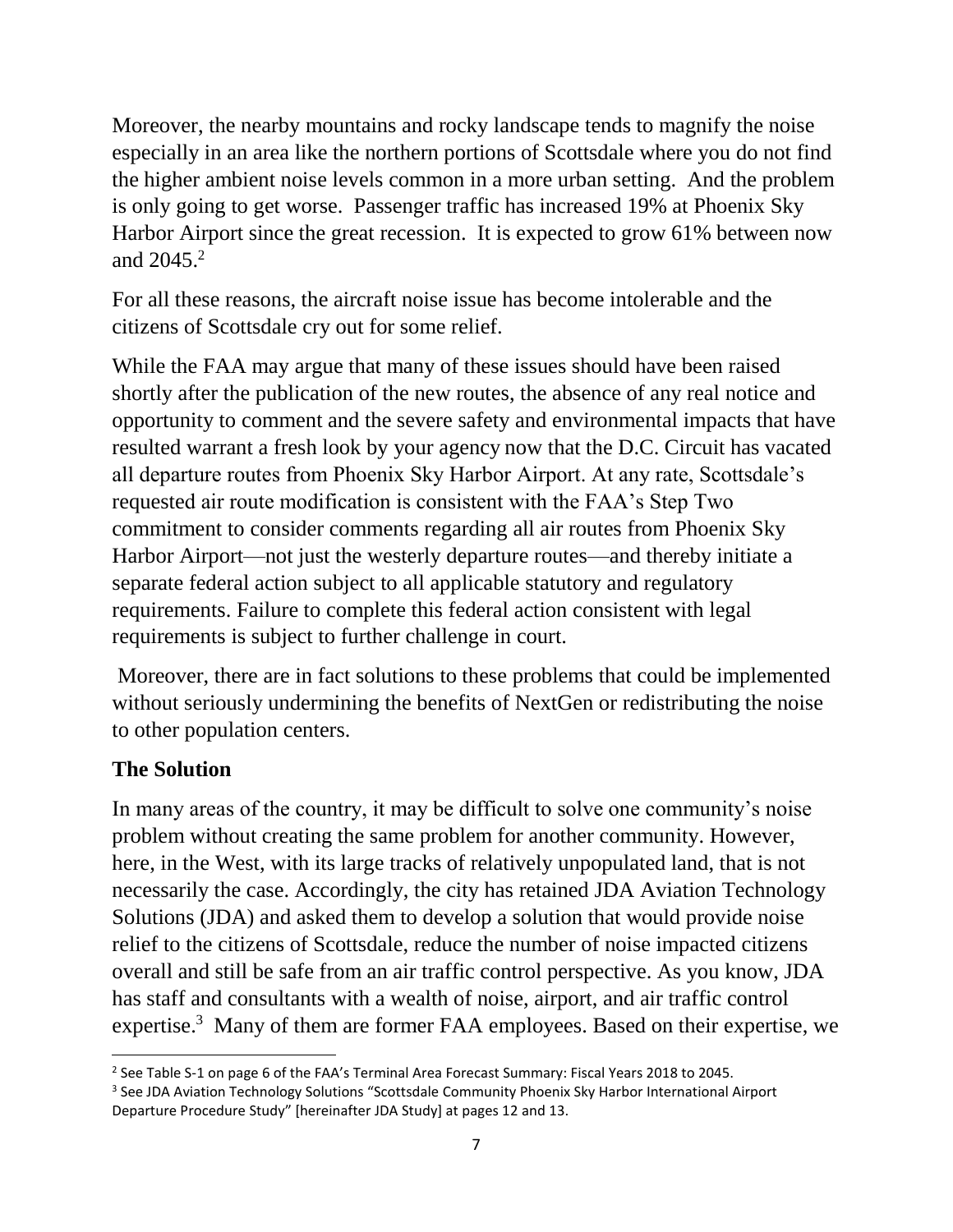would urge the FAA to adopt the new departure procedures set forth in their submission [copy attached] and described below.

### *Current situation*

Currently, aircraft departing to the east from the Phoenix airport going to the ZEPER, QUAKY, and MIRBL waypoints take almost an immediate sharp left turn and proceed north over the GOALY and GOLDR waypoints right through the middle of Scottsdale and over its most noise sensitive areas. According to JDA, these 3 flightpaths have the following adverse noise impacts:

- The MIRBL procedure adversely impacts 64,427 people, including 26,370 in Scottsdale;
- The QUAKY procedure adversely impacts 76,794 people, including 33,063 in Scottsdale; and
- The ZEPER procedure adversely impacts 82,259 people, including 37,754 in Scottsdale.

### *FAA Concept 1*

The FAA, to its credit, at the recent workshops, proposed an alternative that it called Concept 1. The FAA stated that Concept 1 would supplement existing east flow northbound procedures. Under this concept, some aircraft departing to the east would take a more gradual left turn and head northeast over the Salt River and then turn north over the McDowell Mountain Regional Park and the GEENO waypoint on their way to the MRBIL waypoint. This would take the aircraft slightly to the east of Scottsdale. As a result, the houses and people in Scottsdale impacted by aircraft noise would be reduced. The problem is, by the FAA's own admission, only about 30% of the aircraft departing to the east would take this route. The other 70% would continue to go right up the middle of Scottsdale and its noise sensitive areas.

### *Acceptable Modification to FAA Concept 1*

While the FAA Concept 1 is a step in the right direction, it does not provide sufficient noise relief for the citizens of Scottsdale. FAA's Concept 1 could be improved if those aircraft heading for QUAKY also turned northeast over the Salt River, proceeded over the McDowell Mountain Regional Park and did not head towards QUAKY until they had passed the GEENO waypoint. This would mean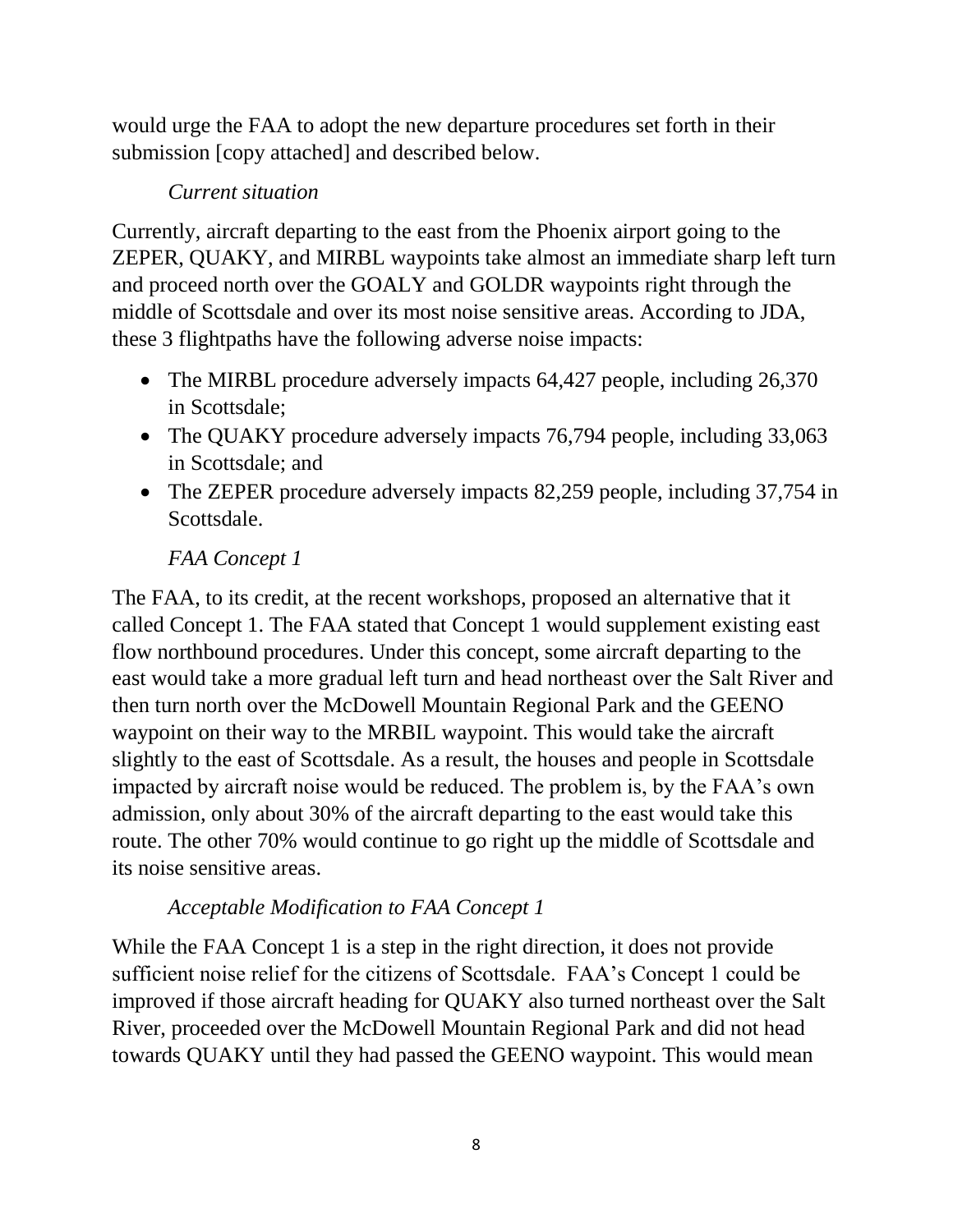that an additional 30% of air traffic could be passing to the east of Scottsdale. With this modification, Scottsdale could find FAA's Concept 1 acceptable.

# *Preferred Modification to FAA Concept 1*

Scottsdale very much appreciates FAA's initiative in proposing its Concept 1. But even with the modification described above, it does not go far enough to reduce the harmful impacts of aircraft noise. In our view, the best solution would be to further modify Concept 1 by directing all aircraft taking off to the east to fly further to the northeast past the DERVL waypoint and turn north toward ESDEE on their way to MRBIL and QUAKY. In this way, the aircraft would completely bypass Scottsdale and many of its neighboring communities including the Yavapai Nation Reservation. This would take the aircraft over the least populated areas and would therefore provide the maximum noise and safety benefits.<sup>4</sup> Many of the people and houses that would still be impacted would be those near the east end of the airport who will be impacted regardless of which departure procedure is chosen.

Both this preferred modification and the acceptable modification described above would also be safe and consistent with FAA's Concept 2 governing arrival routes into Phoenix.<sup>5</sup> And Scottsdale would still be sharing a fair portion of the burden as a result of the flights to ZEPER, the Deer Park and Scottsdale airports, and military traffic.

We recognize that our preferred modification might increase flight times by a few minutes. This must be balanced against the resulting improvements in the noise environment for the people in and around Scottsdale and is a small price to pay to reduce the noise, environmental, and cultural impacts that are imposed by the current situation. Airlines benefit greatly from the passengers in the Phoenix/Scottsdale area and the extra few minutes of flight time is a small imposition that they should be willing to share in order to improve the quality of the lives of the citizens in the communities they serve.

It has long been national policy to promote an environment for all Americans free from noise that jeopardizes their health or welfare.<sup>6</sup> This routing far to the east of Scottsdale is most consistent with that national policy and we urge the FAA to adopt it. If FAA intends to insist on the capacity benefits that it would derive from

 $\overline{a}$ 

<sup>4</sup> See JDA Study pages 27, 28 and 30

<sup>5</sup> See JDA Study pages 28 and 29

<sup>6</sup> 42 U.S. Code § 4901, (Pub. L. 92–574, § 2, Oct. 27, 1972, 86 Stat. 1234.)